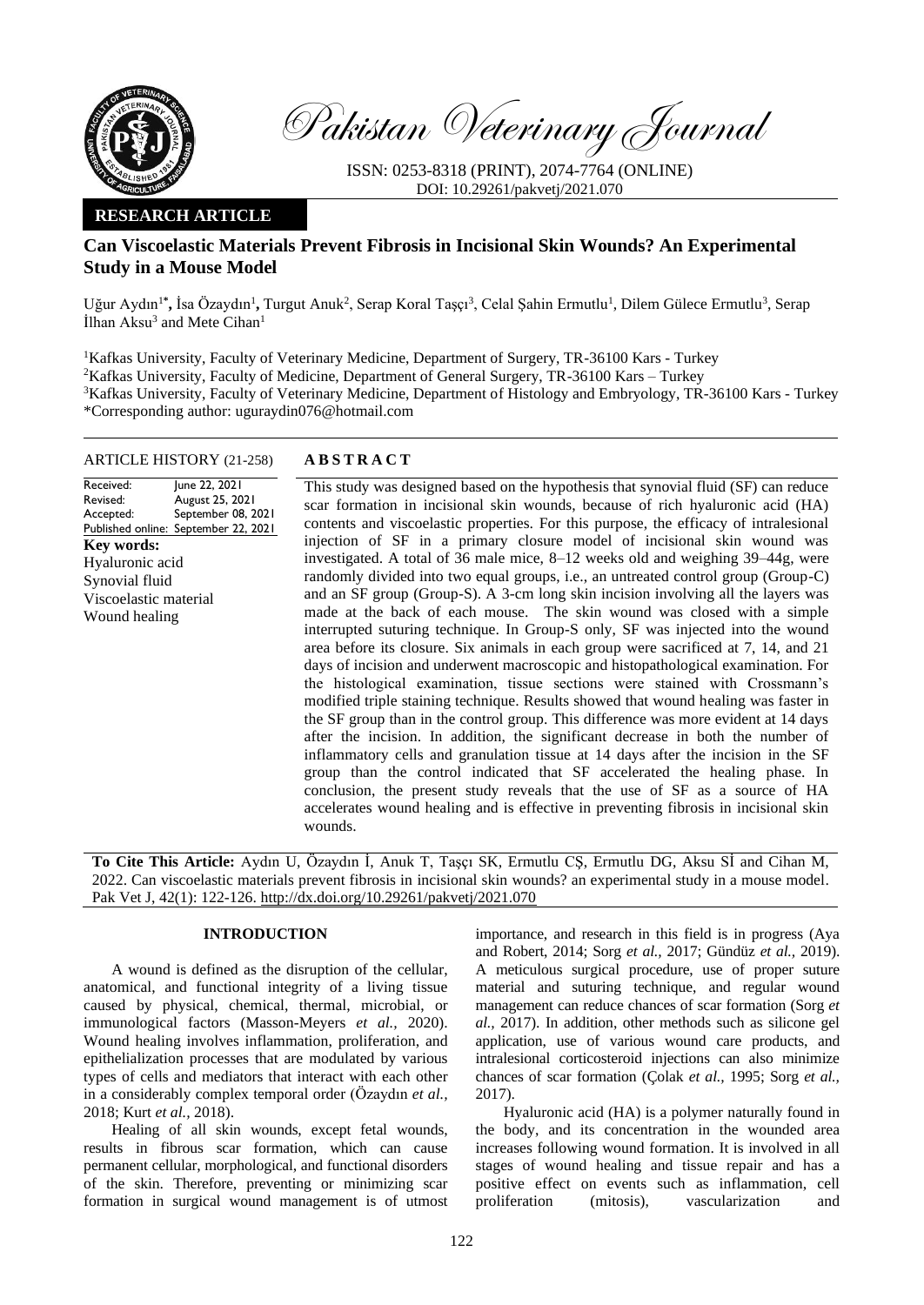epithelialization. Due to these properties, HA has found widespread use in preventing scar formation in surgery (Aya and Robert, 2014; Özaydın *et al.,* 2014).

Being rich in HA, synovial fluid (SF) is used in wound studies as a viscous material (Neuman *et al.,* 2015). The present study was designed to investigate the efficacy of intralesional SF injection in preventing fibrotic scar formation, by studying all stages of wound healing (inflammation, proliferation, and re-epithelialization), in a primary closure model of incisional skin wound in mice.

## **MATERIALS AND METHODS**

**Ethical approval:** This study was conducted by obtaining approval from the Animal Experiments Local Ethics Committee of Kafkas University (Kars, Turkey).

**Animals:** A total of 36 male *M. musculus* mice, 8–12 weeks old and weighing 39–44 g, were included in the study. These mice were housed in individual cages under standard laboratory conditions (12 hours darkness/12 hours daylight, 45–55% humidity, and room temperature of 20–22°C). Animals were fed standard diet and water *ad libitum*. These mice were randomly divided into two main groups, i.e., a control group (Group-C) and an SF group (Group-S), with 18 mice in each group. The mice of Group-S were injected synovial fluid intradermally and subcutaneously. The synovial fluid was collected from the tarsal joint of healthy cattle by arthrocentesis and centrifuged at 3,500 rpm for 10 min before administration.

**Surgical procedure:** The surgery was conducted under general anesthesia induced by intraperitoneal injection of a mixture of 10 mg/kg xylazine HCl (Rompun, 2%, Bayer®) and 100 mg/kg ketamine HCl (Ketalar, 50 mg/mL, Pfizer®). After shaving the animals on the back and skin preparation (povidone iodine  $+70\%$  ethanol), a 3-cm long skin incision involving all layers was made.

In Group-C, the incisional skin wound was closed with a simple interrupted suturing technique. In Group-S, SF (1 mL) was injected into the wound area intralesionally so that it could spread into the skin surface, skin, and associated subcutaneous structures. This was followed by closure of the incisional wound with a simple interrupted suturing technique. In all groups, an absorbable suture material (4/0 polyglactin 910, Vicryl®) was used for wound closure.

**Postoperative care:** All mice were individually housed in standard cages under standard laboratory conditions, and they were fed an appropriate diet and provided water regularly for 21 days.

**Macroscopic examination :** Six animals from each main group were sacrificed at 7, 14, and 21 days of treatment, following high-dose pentobarbital sodium intraperitoneal euthanasia. Then the wound area was macroscopically examined, skin and subcutaneous tissues were excised and preserved in 10% formaldehyde solution for histopathological examination.

**Histopathological examination:** For histological examination, the tissue samples taken from both the

control group and the SF group were subjected to the routine histological tissue processing procedures, using the Crossmann's modified triple staining technique (triple staining) (Luna, 1968). The tissues were evaluated histologically, using a semi-quantitative scoring method (Gupta and Kumar, 2015). For this purpose, tissue samples were scored on a scale of  $0-3$  (0: absent, 1: minimal, 2: moderate, and 3: intense) based on the epithelialization, number of inflammatory cells, granulation tissue, fibroblast proliferation, neovascularization, and amount of collagen tissue.

**Statistical analysis:** For statistical analysis, the data were subjected to Independent-Samples T Test, using the SPSS 16.0 software package. A p-value of <0.05 was considered statistically significant.

### **RESULTS**

**Clinical observations:** During the experiment, no adverse events associated with the animals or the wound area were encountered. The wound healing process was clinically uneventful in all groups at postoperative days 7, 14, and 21.

**Macroscopic findings:** There were no macroscopic signs of infection or necrosis in mice of any group. Adhesion and tissue thickening were observed in the subcutaneous connective tissues and muscles at days 7 and 14 in the control group (Group-C), whereas no such changes could be seen at days 7 and 14 in the SF group (Group-S).

**Histopathological findings:** In the control group, reepithelialization in the epidermis and granulation tissue formation in the dermis was observed at day 7 after the incision (Fig. 1). The cellular components of the granulation tissue included mononuclear cells, fewer fibroblasts and neutrophils. Neovascularization was noted to be intense, whereas collagen synthesis was low. In 7th day it was observed that there was no difference between the groups in all areas. In the SF group, reepithelialization was noted in the epidermis at day 7 after the incision. Granulation tissue formation was observed in the dermis. The cellular components of the granulation tissue mostly included mononuclear cells, and neutrophils and fibroblasts to a lesser extent, as was the case in the control group. There was a small amount of collagen synthesis in the granulation tissue. Neovascularization was intense during this period (Fig. 4). Thickening of the epidermal layer due to epithelial proliferation was observed at day 14 after the incision in the control group (Fig. 2). There was a decrease in the number of inflammatory cells in the granulation tissue at day 14, whereas there was an increased fibroblast migration and proliferation. Collagen synthesis and accumulation had increased significantly at day 14 compared to day 7 (Fig. 1,2). Neovascularization was observed to a lesser extent at day 14 in the control group (Fig. 2)*.* There was remarkable healing at day 14 after the incision in the SF group than in the control group. During this period, reepithelialization was deemed as completed in the epidermis; furthermore, there was a significant decrease in the number of inflammatory cells in the granulation tissue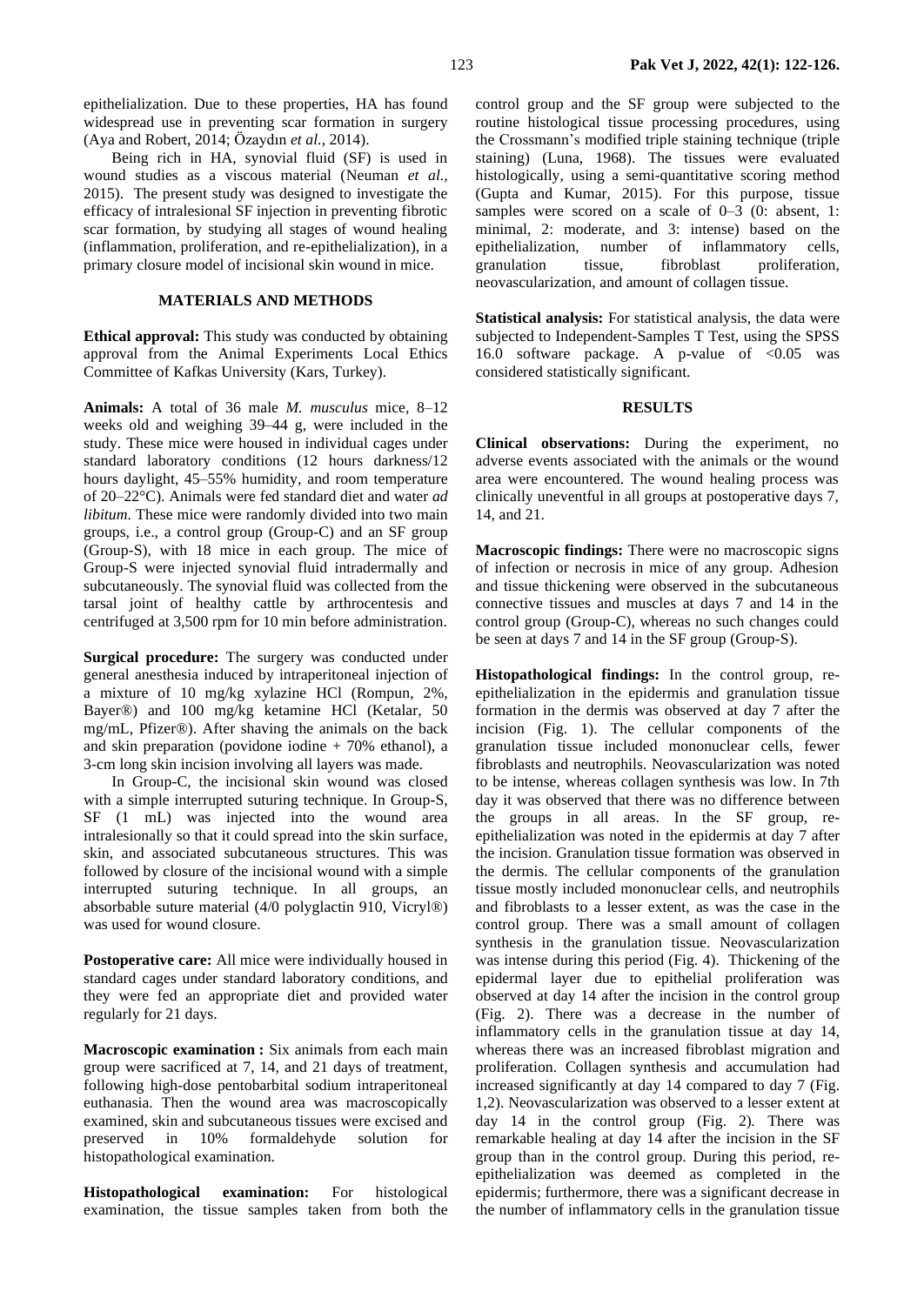

Fig. 1: Histological View of Skin in Control Group at 7<sup>th</sup> Day. \*: wound line, bar: 200 µm. Triple staining.



Fig. 3: Histological View of Skin in Control Group at 21<sup>st</sup> Day. \*: wound line, bar: 200 µm. Triple staining.



Fig. 5: Histological View of Skin in Synovial Fluid Group at 14<sup>th</sup> Day. \*:wound line, Bar: 200 µm. Triple staining.



Fig. 2: Histological View of Skin in Control Group at 14<sup>th</sup> Day. \*:wound line, bar: 200 µm. Triple staining.



Fig. 4: Histological View of Skin in Synovial Fluid Group at 7<sup>th</sup> Day. \*:wound line, arrow: neovascularization. Bar: 200 µm. Triple staining.



Fig. 6: Histological View of Skin in Synovial Fluid Group at 21<sup>st</sup> Day. \*:wound line. Bar: 200 µm. Triple staining.

| Table 1: Histopathologic evaluations of control and synovial fluid groups |  |  |
|---------------------------------------------------------------------------|--|--|
|                                                                           |  |  |

| Proses                    | Control Group                |                               |                              | Synovial Fluid Group         |                              |                              |
|---------------------------|------------------------------|-------------------------------|------------------------------|------------------------------|------------------------------|------------------------------|
|                           | 7 <sup>th</sup> Day          | 14 <sup>th</sup> Day          | $21th$ Day                   | 7 <sup>th</sup> Day          | 14 <sup>th</sup> Day         | $21th$ Day                   |
| <b>Epithelialization</b>  | $2.66 \pm 0.51$ <sup>a</sup> | $2.83 \pm 0.40$ <sup>a</sup>  | $3.0 \pm 0.0^a$              | 3 .0 $\pm$ 0.0 <sup>a</sup>  | $3.0 + 0.0^a$                | $3.0 \pm 0.0^a$              |
| Inflammatory cell amount  | $2.50 \pm 0.54$ <sup>a</sup> | $1.83 \pm 0.63^{bA}$          | $0.5 \pm 0.54$ <sup>c</sup>  | $2.33 + 0.51a$               | $1.16 \pm 0.40^{bB}$         | $0.16 \pm 0.40$ <sup>c</sup> |
| <b>Granulation tissue</b> | $2.50 \pm 0.54$ <sup>a</sup> | $2.33 \pm 0.51$ <sup>aA</sup> | $0.83 \pm 0.75^{\circ}$      | $2.66 \pm 0.51$ <sup>a</sup> | $1.50\pm0.54^{bB}$           | $0.5 + 0.54$ <sup>c</sup>    |
| Fibroblast proliferation  | $1.33 \pm 0.51^{\circ}$      | $2.66 \pm 0.51$ <sup>a</sup>  | $1.5 + 0.54^b$               | $1.50 + 0.54^b$              | $2.66 \pm 0.51$ <sup>a</sup> | $1.0 \pm 0.63^b$             |
| Neovascularization        | $2.66 \pm 0.51$ <sup>a</sup> | $1.33 \pm 0.51^{bA}$          | $0.66 \pm 0.81$ <sup>b</sup> | $2.66 \pm 0.51$ <sup>a</sup> | $0.66 \pm 0.5^{bB}$          | $0.16 \pm 0.40^b$            |
| Amount of collagen        | $0.66 \pm 0.51$ <sup>b</sup> | $2.33 \pm 0.81$ <sup>a</sup>  | $2.33 \pm 0.5$ <sup>aA</sup> | $1.0 \pm 0.63$ <sup>a</sup>  | $1.83 \pm 0.75$ <sup>a</sup> | $1.50 \pm 0.5$ <sup>aB</sup> |

a, b:Different letters on the same row between days are significant within the groups for different days. A, B:The letters on the same row are significant between the two groups for the same day.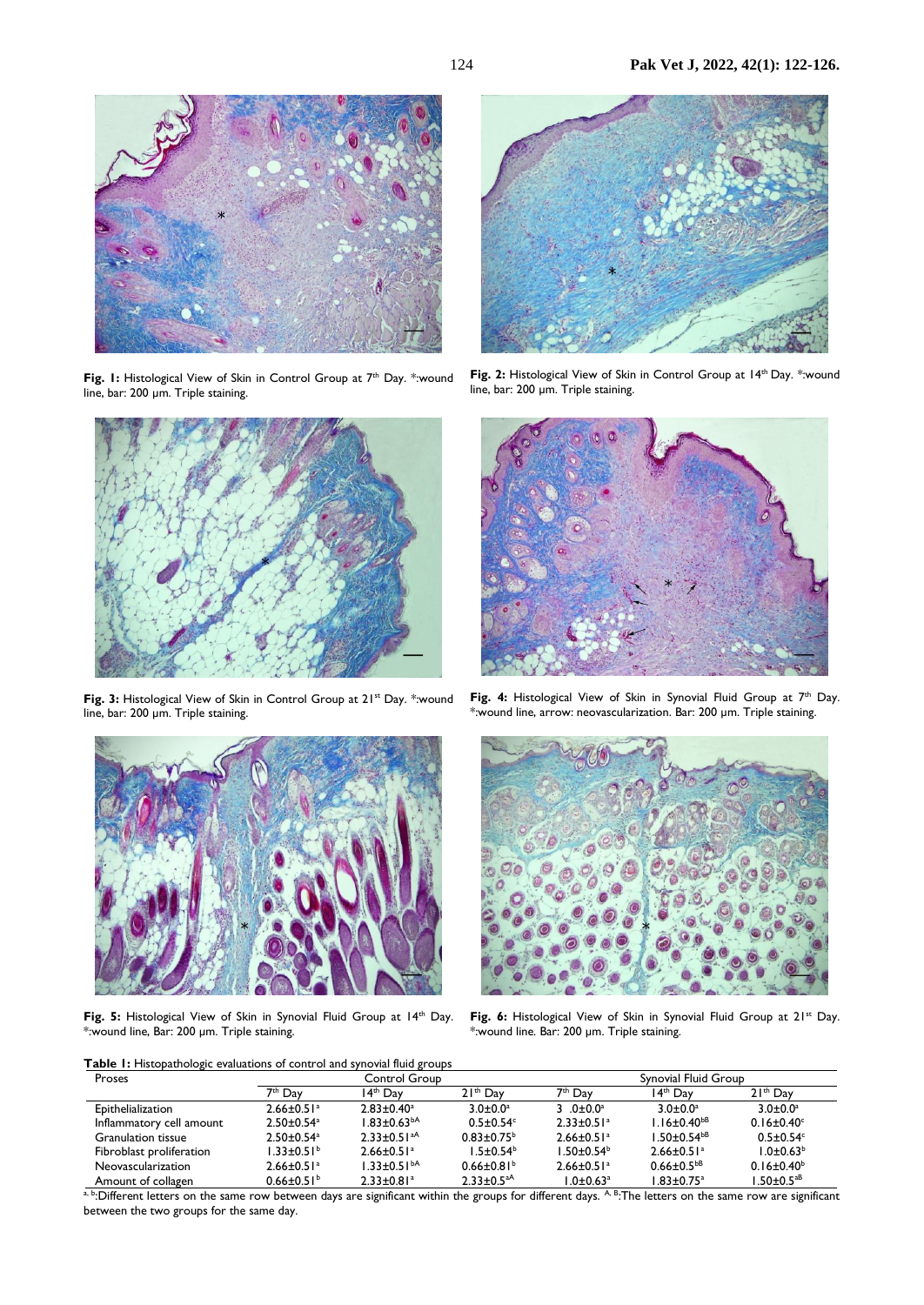in the dermis, increase in fibroblast proliferation, decrease in neovascularization, and increase in collagen synthesis (Fig. 5). In the control group, the thickness of the epidermal cell layer decreased and returned to normal and epithelial maturation occurred, inflammatory cells in the dermis disappeared, and there was a decrease in the number of fibroblasts at day 21 after the incision. The granulation tissue was replaced by scar tissue and the healing process was largely completed at day 21 (Fig. 3). The maturation of epithelial layer occurred at day 21 in the SF group. The inflammatory cells completely disappeared in this period in the dermis. There was a decrease in the number of fibroblasts and collagen deposition. It was noted that the granulation tissue was replaced by the scar tissue, but the amount of scar tissue was less compared with that in the control group (Fig. 6). The healing process was noted to be faster and better in the SF group.

In the statistical analysis, it was observed that there was no significantly difference between the groups in terms of epithelialization in all days. It was determined that the amount of inflammatory cells and granulation tissue gradually decreased in both groups. However, on the 14th day, it was noted that there was a significantly decrease in the amount of granulation tissue and inflammatory cells in the synovial fluid group compared to the control group. It was determined that neovascularization reached the highest level on the 7th day and fibroblast proliferation reached the highest level on the 14th day in both groups. On the 14th day, it was determined that neovascularization was a significantly decreased in the synovial fluid group compared to the control group. On the 21st day, it was observed that there was no difference between the groups in terms of epithelialization, inflammatory cell, granulation tissue, fibroblast proliferation and neovascularization, however, it was significantly determined that the amount of collagen in the wound area was less in the synovial fluid group compared to the control group. The results of the histological examinations in the groups across the assessment points are presented in Table 1.

## **DISCUSSION**

The results show that SF accelerates wound healing and is effective in minimizing the scar formation.

HA is a glycosaminoglycan that has a regulatory role in mitosis, cell migration, inflammation, and immune system, and HA is known to be derived from the joint fluid, cockscomb, umbilical cord, spinal cord, corpus vitreum, bacteria, and sea creatures (Tan *et al.,* 2001; Tırnaksız and Kaymak, 2008; Tuygun and Atasoy, 2016). In our study, SF collected from the tarsal joint of cattle was used as a source of HA to prevent adhesion and fibrosis in incisional skin wounds created in mice fed under appropriate conditions.

It is known that HA acts as an antioxidant by capturing free oxygen radicals and has a protective effect by removing enzymes that destroy tissues in inflammation. Owing to its viscous structure, it helps delaying viral and bacterial passage in the pericellular region that is rich in HA, and it is used in bandages as a potential material to prevent bacterial contamination and

promote wound healing (Chen ve Abatangelo, 1999 ; Lequeux *et al.,* 2014 ; Çantay *et al.,* 2021). In macroscopic examination in our study, no signs of necrosis or abscess were found and wound healing was uneventful in both groups. There were adhesions and tissue thickening in the subcutaneous connective tissue and muscles at days 7 and 14 in Group-C, and the healing of the skin, subcutaneous connective tissue, and muscles was uneventful at day 21 in both groups. There was no evidence of adhesion or tissue thickening at days 7 and 14 in Group-S. The absence of abscess and necrosis in both groups indicates that the viscous structure of the SF acts as a barrier in the wound area, preventing infection and therefore the development of necrosis and abscess. The uneventful tissue healing that occurred at days 7 and 14 in Group-S is considered to be because of the fact that HA makes the wound matrix more permeable for fibroblast migration and promotes faster repair of the wound.

Histologically, wound healing involves hemostasis, inflammation, proliferation, and maturation phases. Although the healing process basically involves the same stages, it can vary depending on many extrinsic and intrinsic factors (Gantwerker and Hom, 2011; Gupta and Kumar, 2015; Tepebaşı and Calapoğlu, 2016). The hemostasis stage is the first stage after injury. At this stage, vasoconstriction, platelet aggregation, and angiogenesis occur. In the second phase, which is called the inflammatory phase, many cell types such as neutrophils, macrophages, and fibroblasts migrate to the wound area (Diegelmann and Evans, 2004; Broughton *et al.,* 2006; Gupta and Kumar, 2015; Tepebaşı and Calapoğlu, 2016). Consistent with the literature, neovascularization and granulation tissue formation were observed at day 7 after the incision. At this stage, mononuclear cells were predominant in the wound site, and neutrophils and fibroblasts were also present to a lesser extent. In the proliferation phase, fibroblast migration and matrix synthesis occur while angiogenesis continues (Diegelmann and Evans, 2004; Broughton *et al.,* 2006; Gupta and Kumar, 2015; Tepebaşı and Calapoğlu, 2016). In addition, consistent with the literature, the present study found a decline in the number of inflammatory cells in the wound site and an increase in the number of fibroblasts and collagen synthesis at day 14 after the incision. Collagen is the most abundant protein in mammals and is the most important factor that promotes wound healing (Gantwerker and Hom, 2011). The collagen synthesized by fibroblasts plays an important role in wound healing and promoting tissue integrity and strength (Tepebaşı and Calapoğlu, 2016). The tensile strength in wound healing is initially provided by collagen synthesis, and in the later stages, the wound strength is provided by the maturation and organization of the collagen as well as the bonds between the fibers (Gantwerker and Hom, 2011; Gupta and Kumar, 2015; Gündüz *et al.,* 2019). Although the maturation phase, which is the last phase in wound healing, takes a longer time, the granulation tissue is replaced by the scar tissue in this phase. The initial scar tissue consists of irregular collagen bundles. Over time, this is replaced by a more regular collagen organization, while the number of fibroblasts and macrophages gradually decreases. The durability of the newly formed tissue also increases